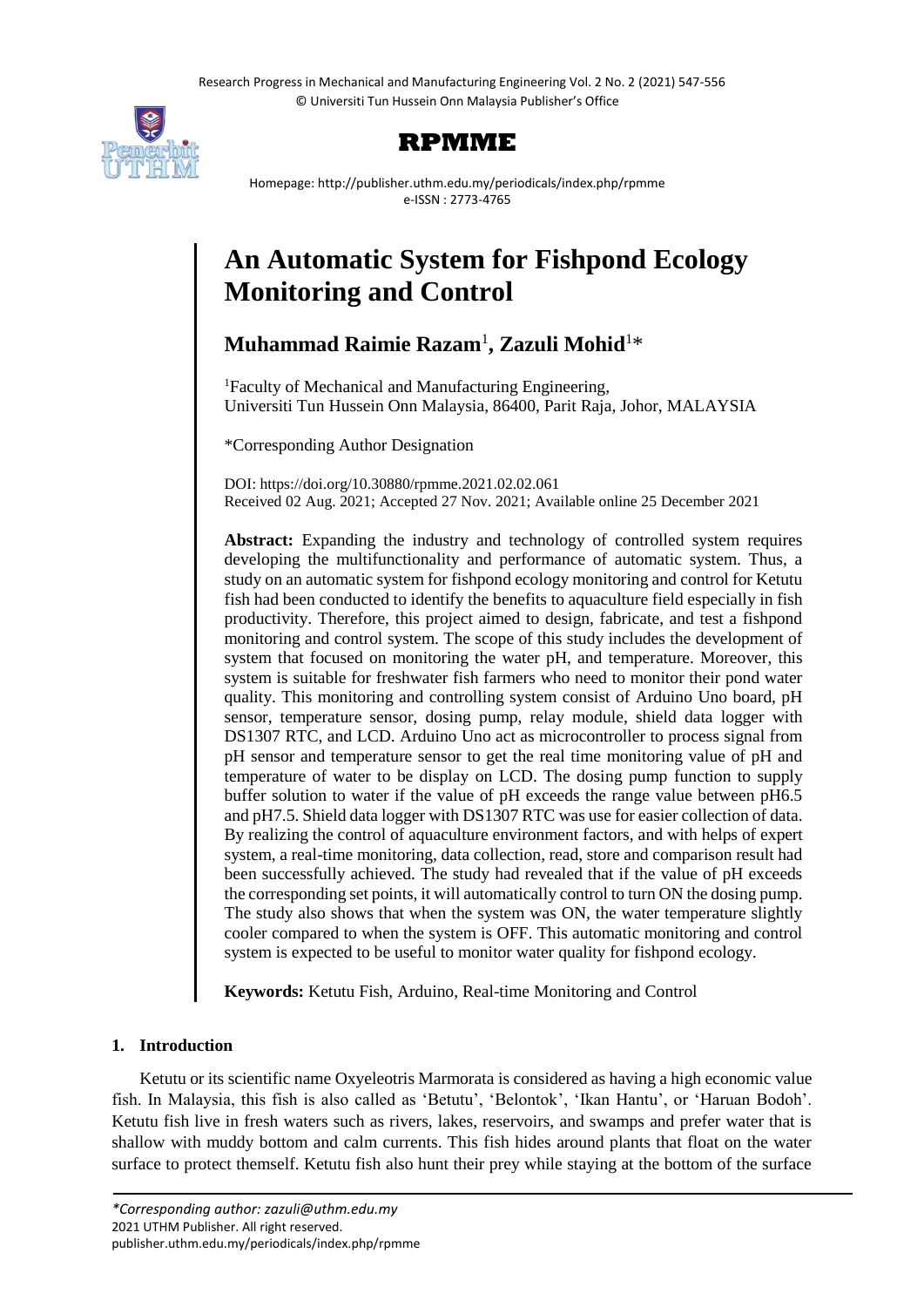of water [1]. Ketutu fish are usually found in Singapore, Thailand, Philippines, Fiji Islands, and Indonesia.

Ketutu fish have a high selling point and believed to have various benefit for humans. Ketutu fish are quite popular among Indonesian community because the flesh is soft, white, and not much fish bone. Ketutu fish meat contain protein (9-22%), fat (0.1-20%), mineral (1-3%), vitamins, lecithin, guanine and low in cholesterol. In fish farming, Ketutu fish has not been grown yet, it is feared it will be reducing the population and threatening its sustainability. Ketutu fish is one of the high potential freshwater fish to be commercialize.

In Malaysia, Ketutu fish is one of the types of freshwater fish which can boost the rural economic level. In Malaysia, less people commercialize this fish. Ketutu fish is usually can be catch between December and March every year in the main river because it is a seasonal fish. 500 to 700-gram of this fish is considered a small size fish which can cost RM80 to RM100 per kilogram, while 800 grams to one kilogram of this fish can cost RM100 to RM120 according to market price [2] whereas according to [1] one kilogram can cost about RM90. According to Jabatan Perikanan Malaysia shows that ketutu production during 2009 is about 30.45 metric tons which equals to approximately RM 1.57 million.

In fish farming, suitable quality of water is important to determine the success. Fish farming of Ketutu fish has started since 1970 using cage and pen culture in Sumatra and Kalimantan. In production of Ketutu fish, to sustain the fish seed of the species, quality of water is also important in fish farming [3]. The parameter that needs to be considered are temperature, level of pH, and dissolved oxygen (DO).

24ºC until 28ºC of water temperature is suitable in the growth of juvenile fish and 30ºC of water temperature is suitable for the adult fish [3]. Ketutu fish also can live in water temperature between 19ºC until 29ºC and can adapt until 30ºC. If the water temperature is too low, the fish may get into some bacterial disease especially from Aeromonas hydrophila, Pseudomonas sp., Inchthyophthirius multifiliis and mycotic disease caused by a fungus like Saphroregnia sp. For juvenile fish, the suitable temperature of water is between 24ºC until 29ºC and 70% can survive in growth. According to research that had been done by [4], Ketutu fish is a freshwater fish that lives in relatively hot waters more than 24ºC. The temperature in reservoirs, lakes or rivers tends to be stable between 27ºC and 32ºC in summer. Temperature will decrease below 28ºC during rainy season. Temperature is not stable in the transition from hot season to rainy season. According to [5] temperature is unstable and fluctuates (up and down) up to  $4 - 5^{\circ}C$ .

According to research, level of pH that Ketutu fish can live is in the range of 7.5pH until 8.5pH [6]. Ketutu fish are usually found in freshwater that have level of water in rage of 5.5pH until 6.5pH. However, Ketutu fish still can live in 7pH until 7.5pH of water. According to [5], Ketutu fish can live in low pH of water which is in acidic condition (5.5pH until 6.5pH). However, at water pH 7.0 until 7.5, Ketutu fish can grow well. In another research, level of pH in Ketutu fishpond are at 6.5pH until 7.5pH [7].

Oxygen is one of the important parameters that need to be considered in fish farming. This is because oxygen act as a drain for metabolic processes in the water and as an indicator of water quality. Dissolved oxygen in water generally comes from the direct diffusion of oxygen from the air into the water through rainwater and through photosynthesis in water. Aquatic animals use oxygen in water for respiration causes the dissolved oxygen concentration in water decrease [3].

Dissolved oxygen between 0.366mg/l until 0.47mg/l with the rate of salinity 1ppt until 5ppt is suitable for Ketutu fish farming [8]. In research which conduct in a pond with floating net cage, the dissolved oxygen is between 2.9mg/l until 3.5mg/l [7]. This can be supported by [5] research which stated that Ketutu fish can live in poor quality of water. In low dissolved oxygen concentration, which is 2mg/l Ketutu fish still can survive. Ketutu fish will grow up well with dissolved oxygen more than 3mg/l.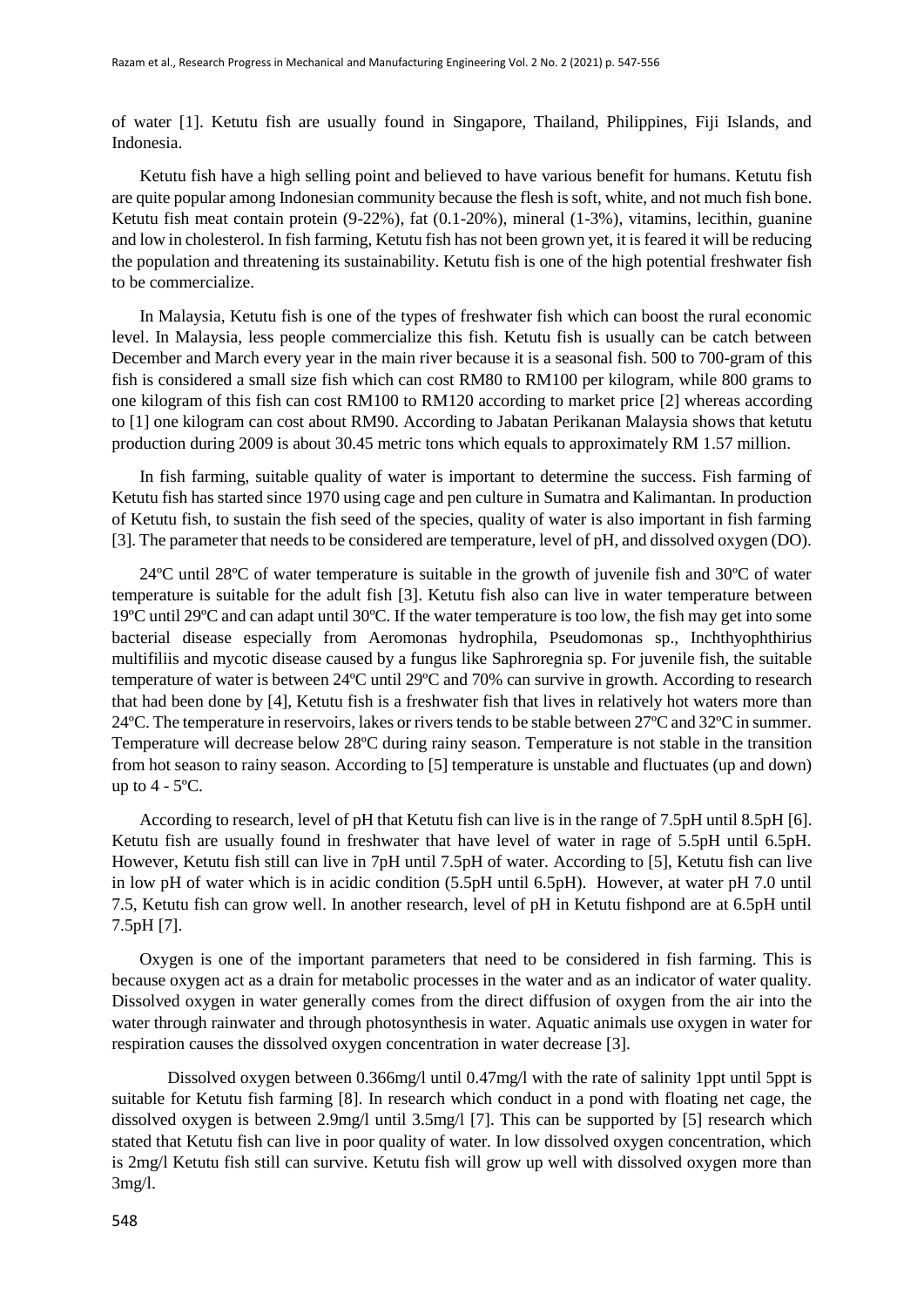Freshwater fish farming industry is reported to have big potential in boosting economic level of rural community. The demand for freshwater fish is very high but not able to be fulfilled. Freshwater fish needs high quality of water to survive and breed. The water temperature, oxygen level and pH value give big impact to the fish survival and growth. The knowledge and skill to control the pond water quality is one of the main issues in freshwater fish farming industry. A system to monitor and control the ecology of a pond is needed to increase productivity.

#### **2. Methodology**

2.1 Concept Design of monitoring and control system

In this part monitoring and control system for fishpond is design based on flowchart shows in Figure 1. This system is targeted to monitor and control the water quality based on Ketutu fish suitable condition for their living that can increased productivity.



**Figure 1: Block Diagram for the Monitoring and Control System**

In this control and monitoring system, pH sensor (Gravity Analog) and Temperature sensor (DS18B20) as an input to the microcontroller which is Arduino Uno. Power supply (7.5V) is used to power up the Arduino Uno to function. LCD (Arduino 12C Serial LCD 16×2) is used to display the real time value of the parameter that is measured. To control the water quality, water filter and dosing pump is used in respond towards the sensors reading. Relay module is to send a signal to the dosing pump to turn ON or OFF. To collect data for the study purpose, data shield will be use.

#### 2.2 Experiment Setup

In this experiment, fish tank is used to simulate as a fishpond. About ten Ketutu fish will be use in this experiment. The position of pH sensor, temperature sensor, and filter with pump in the tank will be as in Figure 2.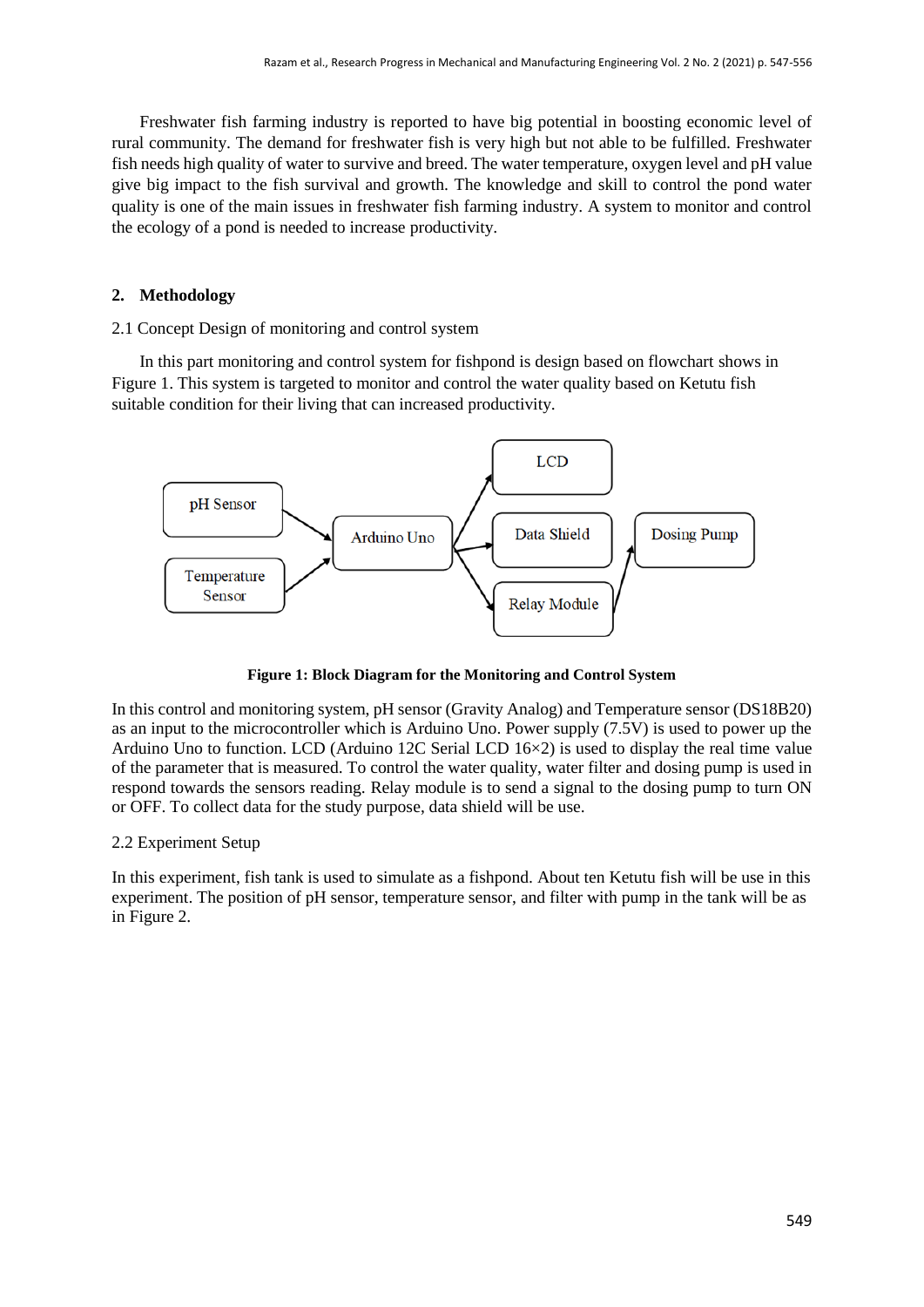

#### **Figure 2: Experiment Setup of Fish Tank with Monitoring and Control System**

#### 2.3 Software

To develop and make the monitoring system function, a code is needed to be write for the Arduino Uno. The code is obtain from open source. The code then is write in the software that is call integrated development environment (IDE) as a sketch.

#### 2.4 Data Collection

Data collection that is suitable for Ketutu fish will be monitor and control. Data collection involved physical and chemical parameter which will be collect from the water. The data that will be collect is pH value and temperature value. To control the data, water filter and dosing pump is use. Dosing pump will be triggered ON or OFF at a certain value of pH and temperature that were set in the programming. Expected value that is going to be control based on the suitable condition that Ketutu fish can live is as in Table 1.

|  |  | Table 1: Ketutu Fish Optimum Parameter Control Value |
|--|--|------------------------------------------------------|
|--|--|------------------------------------------------------|

| <b>Average Optimal Condition for Ketutu Fish live</b> |
|-------------------------------------------------------|
| 6.5pH - 7.5pH                                         |
| $24^{\circ}$ C - 30 $^{\circ}$ C                      |
|                                                       |

#### **3. Results and Discussion**

The results and discussion section presents data and analysis of the study. This section can be organized based on the stated objectives, the chronological timeline, different case groupings, different experimental configurations, or any logical order as deemed appropriate.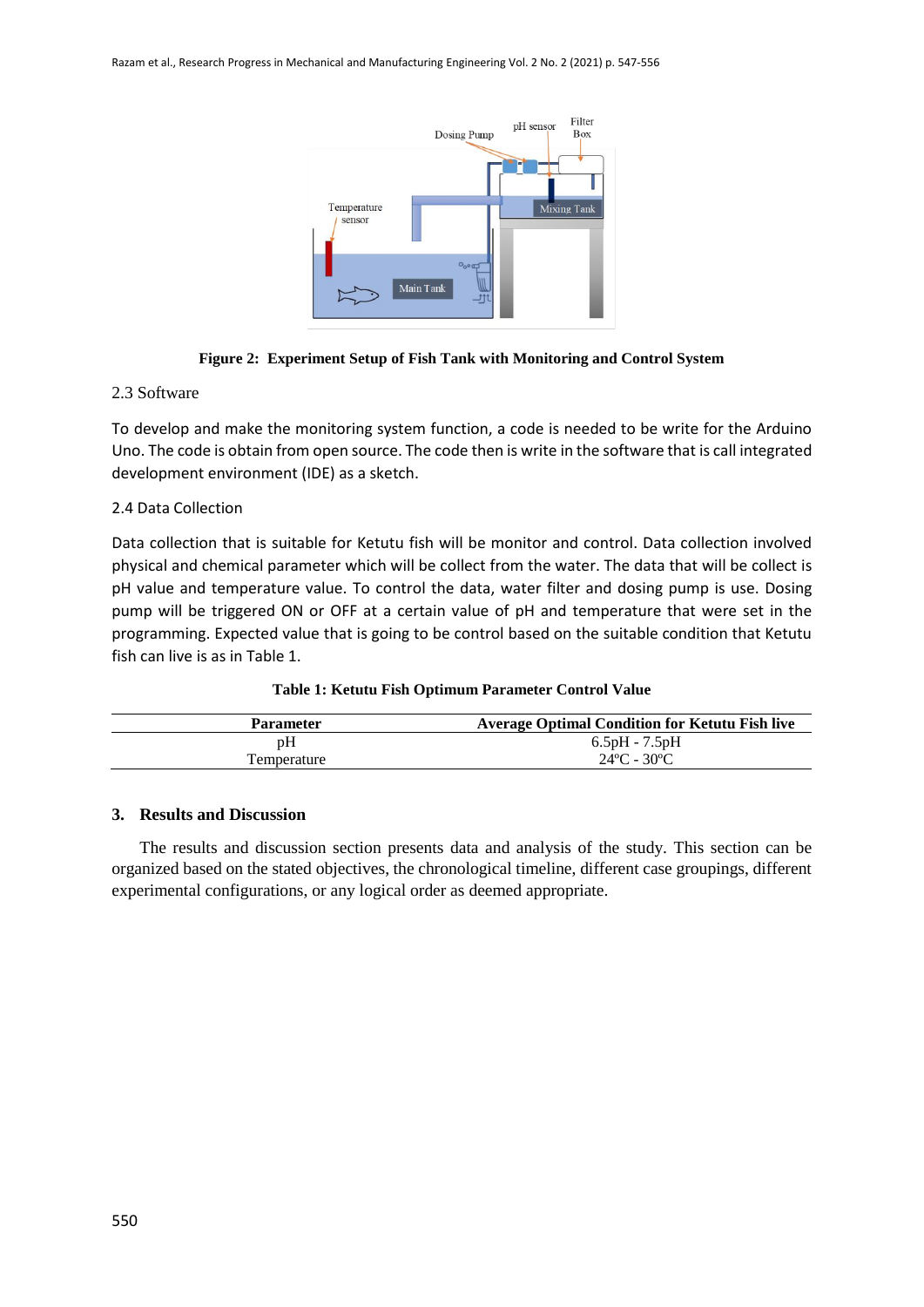#### 3.1 Design of System

Figure 3 and Figure 4 show the front view and the top view of the arrangement of the system.



**Figure 3: Front view of the system Figure 4: Top view of the system**



#### 3.2 Circuit Diagram

Figure 5 shows the circuit diagram in proteus software for the monitoring and control system.



**Figure 5: Circuit Diagram of the System**

#### 3.3 Coding Development

In developing the coding for this project, only Arduino software (IDE) was used. In this project the system was developed to monitor the temperature of water and the pH value. Base on the pH value it will turn on and off pump in certain time when it exceeds the range of pH6.5 and pH7.5 which is the optimal condition for Ketutu fish to live. To collect the data from the sensor, shield data logger with DS1307 RTC module were used to save the data in the SD card. Figure 6 show the program flow chart.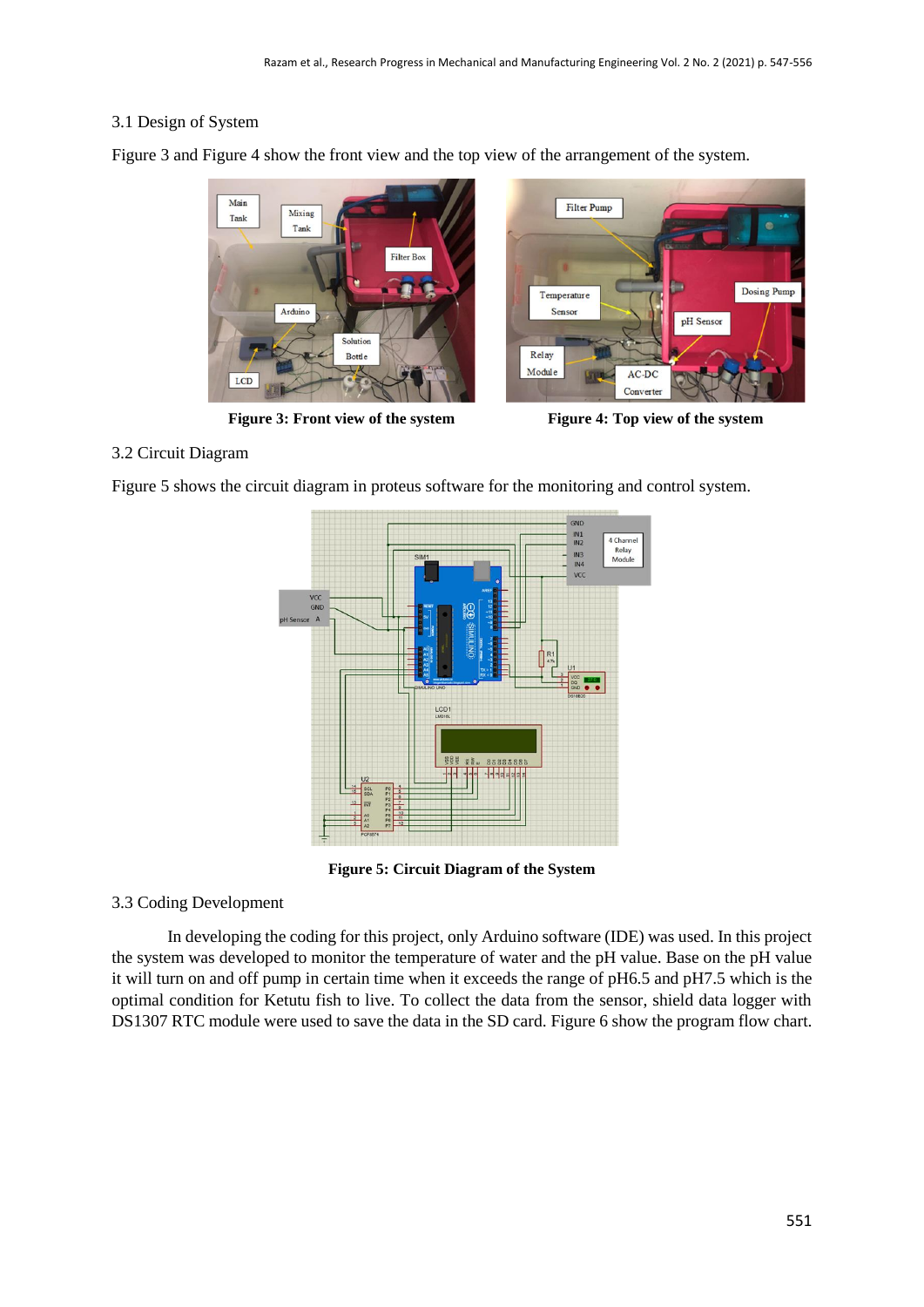Razam et al., Research Progress in Mechanical and Manufacturing Engineering Vol. 2 No. 2 (2021) p. 547-556



**Figure 6: Program Flow Chart**

#### 3.4 Result

The pH sensor and temperature sensor were tested on a rectangular shape tank with initial water capacity of 30 litre. The initial value of pH and temperature of the water were 7.01pH and 30.0°C. Ten Ketutu fish were included in the main tank during the experiment. Figure 7 show the initial condition of water quality of the fish tank. Figure 8 show the condition of water quality after two days. Figure 9 and Figure 10 show the temperature value and pH value in experiment 1 when the system is OFF. Figure 11 and Figure 12 show the filter condition before and after the system is ON. Figure 13 show the condition of water after 48 hours the system ON. Figure 14 and Figure 15 show the temperature and pH value for 48 hours the system turn ON in experiment 2.

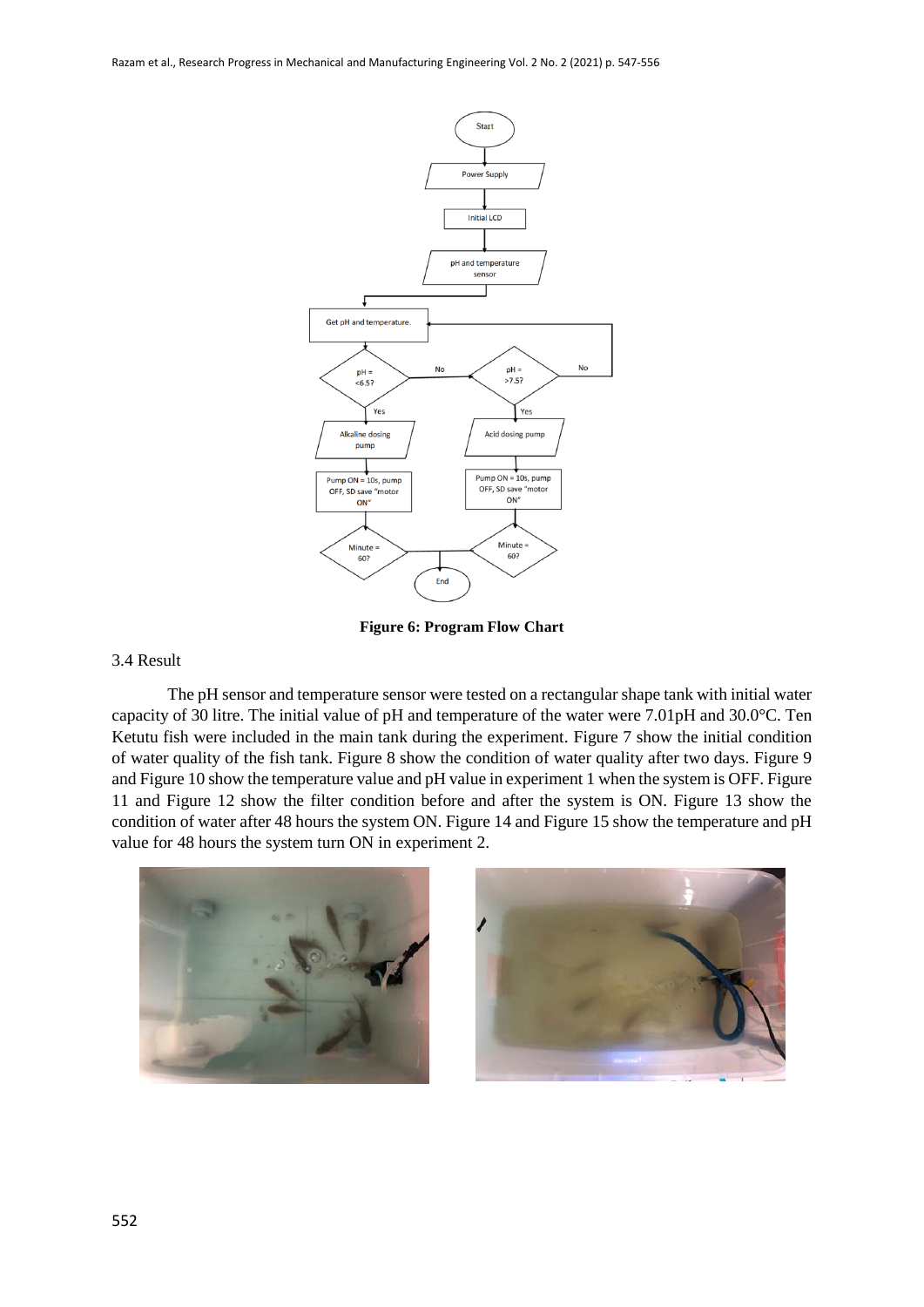**Figure 7: Initial Condition of Water Quality**

**Figure 8: Condition of Water Quality after Two Days**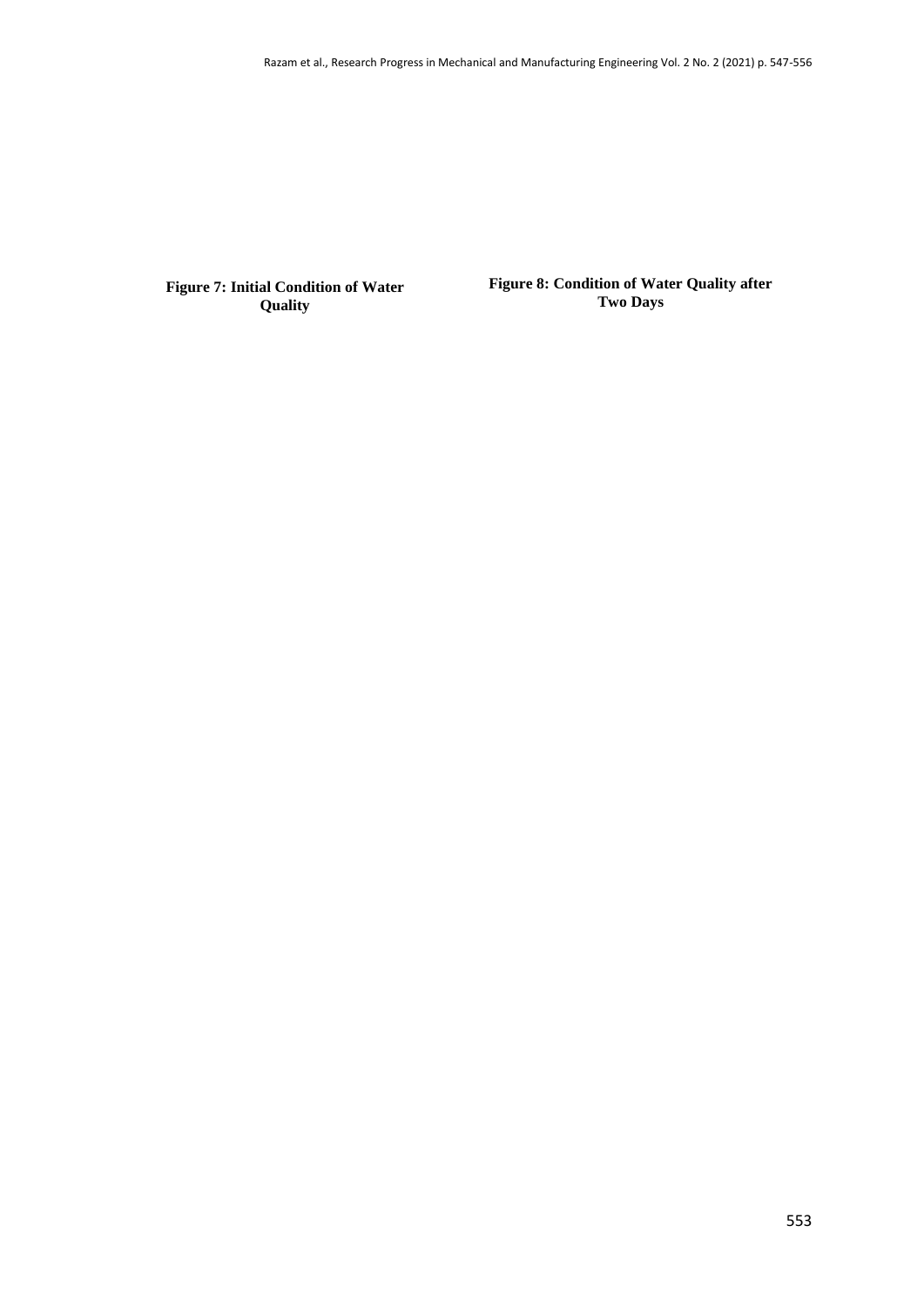

**Figure 9: Result of Water When System OFF**



**Figure 10: Result of Water When System OFF**





Figure 11: Filter Condition Before System ON **Figure 12: Filter Condition After System ON for Two days**



**Figure 13: Condition of Water After Two Day System ON**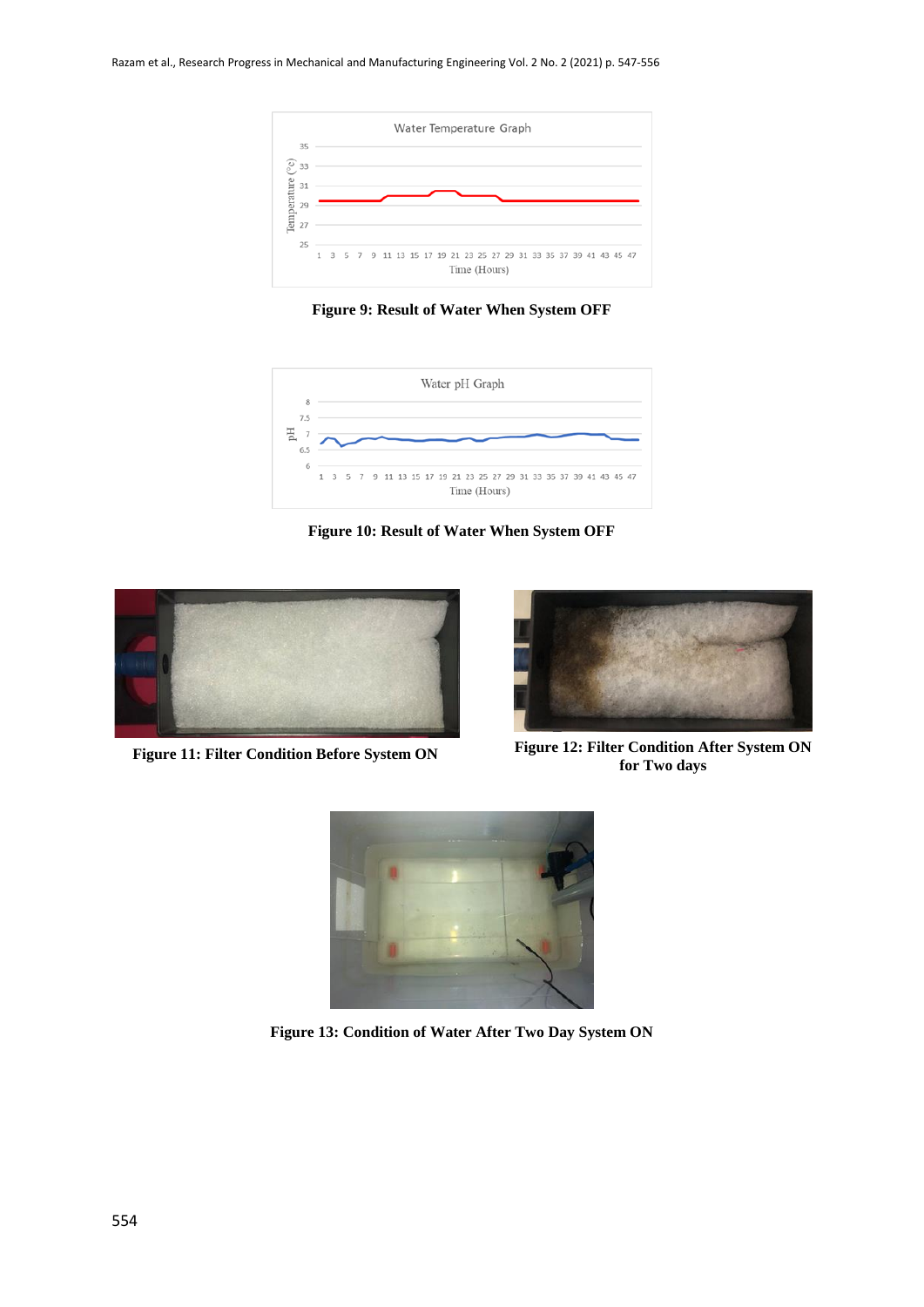

**Figure 14: Result of Water Temperature When System ON**



**Figure 15: Result of Water pH When System ON**

In the experiment when the system was ON and running for 48 hours, the pH value based on the pH graph still not exceed the range of pH6.5 and pH7.5. The dosing pump was off during the experiment. To ensure the dosing pump functional, another experiment was conducted separately. To faster the process of turning ON and OFF of the dosing pump, a short period of time was set in the coding. The dosing pump were set to turn ON when it detects a pH that exceed the range value of pH6.5 and pH7.5 within 10 reading of the sensor. Then it will OFF the pump for mixing phase within 22 reading of the sensor. If the pH value still exceeds the range value it will turn ON back the pump for another 10 reading of the sensor.

The data were collect using SD card module with RTC. The data will be saved to SD card in txt format. The data then imported to Microsoft excel to show the result of turning ON and OFF of the dosing pump. In figure 4.21 show the phase of the pump operate.



**Figure 16: Mixing Phase after Pump ON**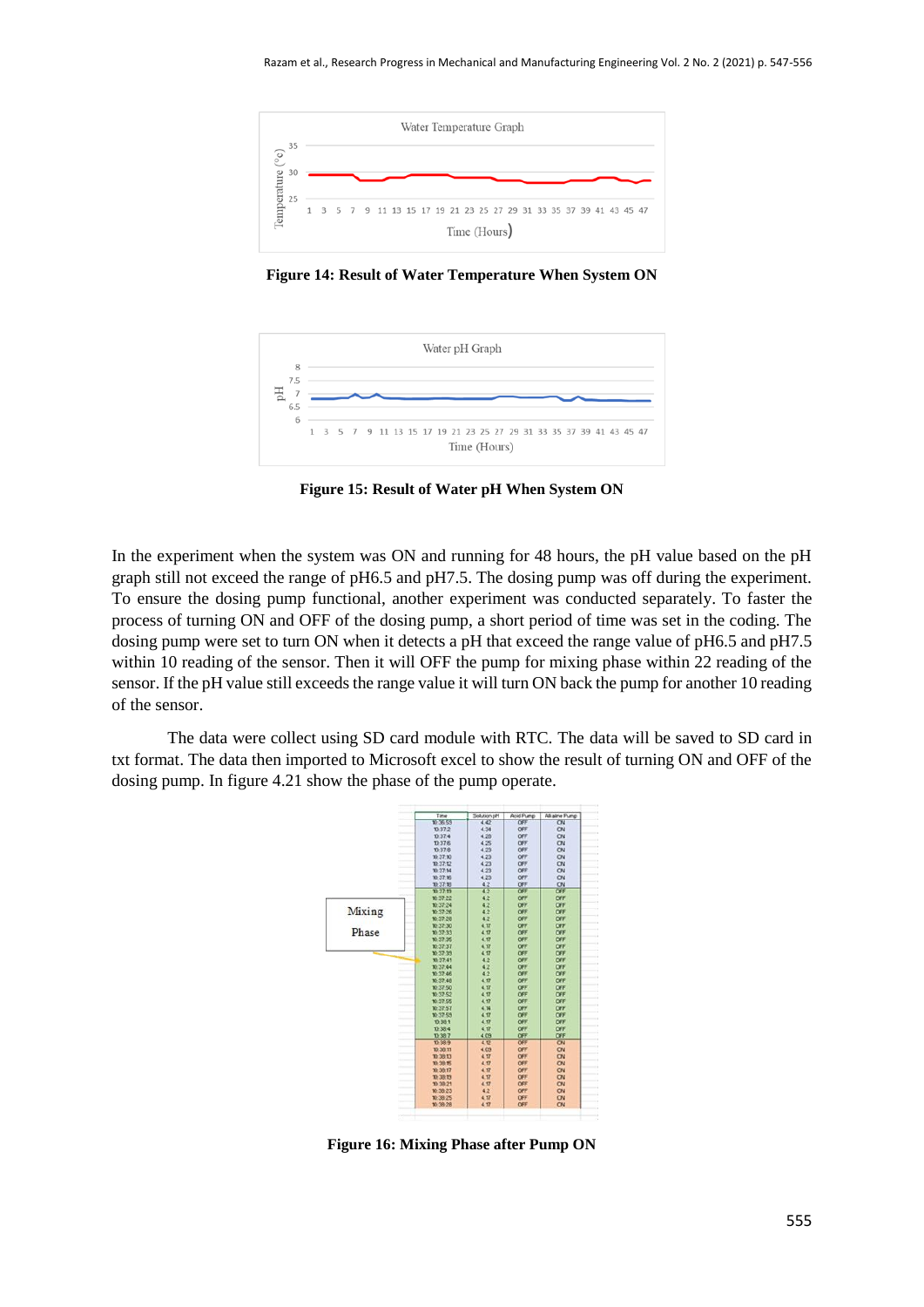#### 3.5 Discussions

In this project an automatic system for fishpond ecology monitoring and control was developed and fabricate for freshwater fish farmer. This system function as real time monitoring to monitor pH value and temperature value of water in fishpond. The system uses Arduino uno board as the microcontroller. To test the system, three experiments were conducted throughout this project. The first two experiment were conducted in a close system of tank. Close system means that the water in the tank recirculating in the same container.

The first experiment was conducted with the system was OFF and the second experiment was conducted with the system was ON. From the result obtain, the pH value for experiment 1 and experiment 2 does not exceed the range value of pH6.5 and pH7.5 which is the best condition for Ketutu fish live. Although the pH does not exceed the optimum value that had been set, the water changes to cloudy after two days. This is because in closed system Ketutu fish perform all their vital activities in water such as breathe, feed, and excrete wastes. All these activities effect the quality of water. This is where the filter come into place. After two days the control system was turn ON. This causes the water to flow from the main tank into the filter box with the help of filter pump. After two days filtering the water, the result can be seen as the water become clearer. For long period of time, no system completely closed because some water must be added periodically to replace evaporative loses and that used to flush out waste material. As for closed system, water need to be change regularly since no filter is 100% effective.

However, in experiment 1 and experiment 2, the temperature of water slightly cold when the control system was ON. This because the water circulates from the main tank to the mixing tank and lastly it will flow back into the main tank influence the temperature of the water.

As in experiment 1 and experiment 2, the water pH does not exceed the limit that had been set, dosing pump does not turn ON. It always OFF when the system runs. To see the functionality of the pump, another experiment was conducted. The experiment was to submerge the tip of the pH sensor into buffer solution which exceed the value that had been set. After submerged the tip of the pH sensor, the dosing pump immediately turn ON for ten second and then after that it will automatically OFF because of setting in the coding. The sensor will recalculating the pH value for certain of time that has been set in the coding. If the pH sensor detect that the pH value still exceeds the limit point it will continue to turn ON the dosing pump, if not it will continue turning OFF the pump. The process will be repeated as long the Arduino uno bord been powered by the power supply.

In collection of data for all the experiment, shield data logger module with DS1307 RTC was used. This module will automatically save the data into SD card and LCD for the real time monitoring. With this module the collection of data become easier. It can be said that this project will be useful for freshwater fish farmer to monitor the quality of their pond water.

#### **4. Conclusion**

An automatic system for fishpond ecology monitoring and control was successfully developed and fabricate. When testing, the system was able to get real time reading for water quality that consist of pH and temperature value. In this project, the monitoring system was tested when the control system was OFF and ON.

Both sensor able to measure the quality of water such as temperature and pH value of the pond ecology. The system able to turn ON the dosing pump at certain time set if the value of water pH exceeds the range value between pH6.5 and pH7.5 to control the pH water. This system also capable of collecting data automatically and save the data in SD card for research purpose.